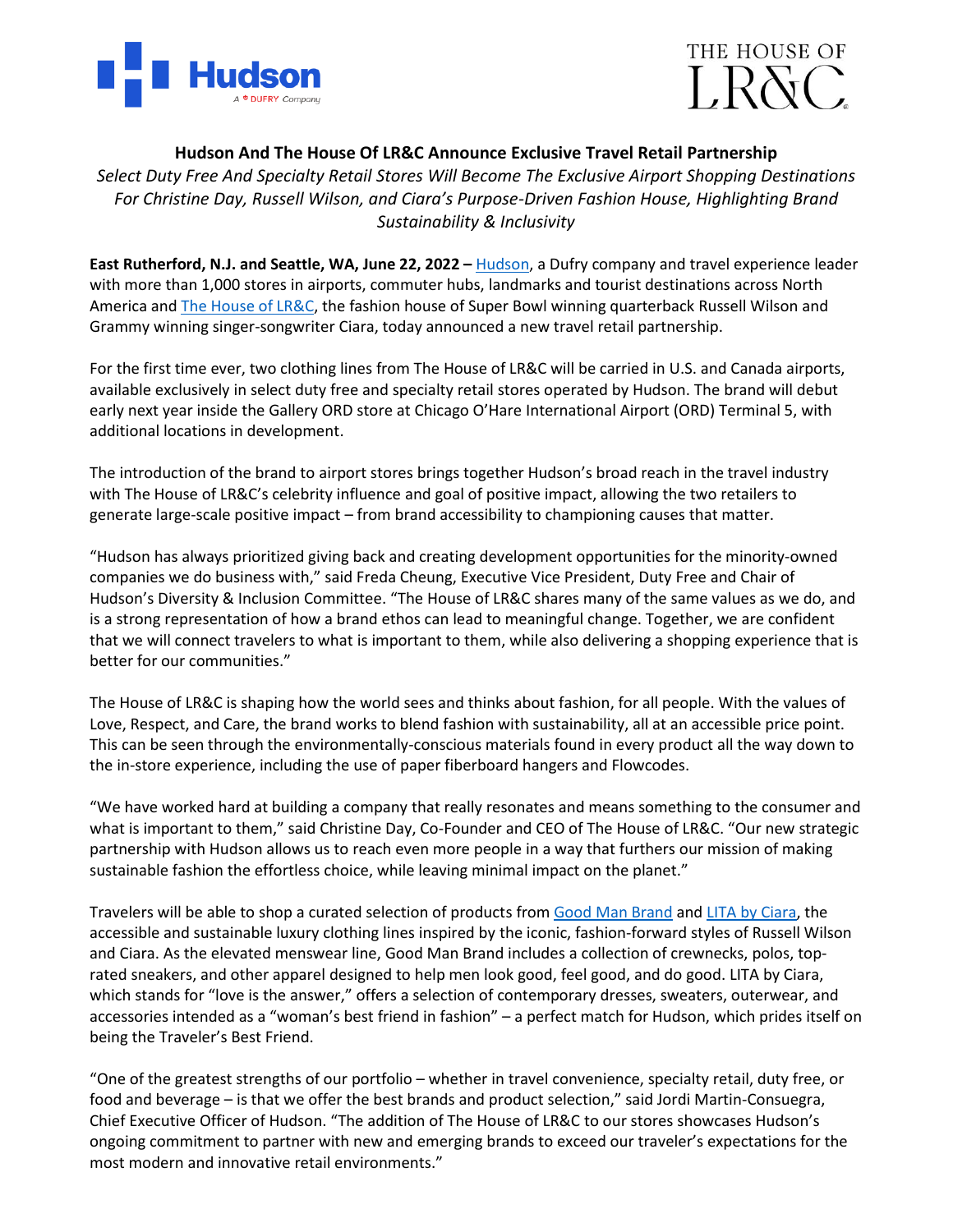



The partnership announcement comes at a time when both retailers are making significant strides in advancing their Environmental, Social, and Governance (ESG) initiatives. Hudson, its parent company Dufry, and The House of LR&C are passionate philanthropic partners working to break down barriers in local communities. Additionally, Hudson, Dufry and The House of LR&C are advocates of the UN Sustainable Development Goals (SDGs), and Dufry and The House of LR&C are signatory members of the UN Global Compact and have identified carbon neutrality targets.

Hudson is a long-time supporter o[f Communities](https://www.communitiesinschools.org/) In Schools, raising more than \$4 million through its point of sale (POS) campaign in addition to working with minority-owned businesses through the Airport Concessions Disadvantaged Business Enterprise (ACDBE) program.

To celebrate the new partnership, Hudson and The House of LR&C will host a fashion show fundraiser today at the Airport Minority Advisory Council (AMAC) Airport Business Diversity Conference in Chicago, featuring a video appearance from Russell Wilson and Ciara. A portion of the proceeds from purchases at the event will be donated to the AMAC Foundation which supports minorities and women pursuing careers in the aviation industry.

## **About Hudson**

Hudson, a [Dufry Company,](https://www.dufry.com/en) is a travel experience company turning the world of travel into a world of opportunity by being the Traveler's Best Friend in more than 1,000 stores in airports, commuter hubs, landmarks, and tourist locations. Our team members care for travelers as friends at our travel convenience, specialty retail, duty free and food and beverage destinations. At the intersection of travel and retail, we partner with landlords and vendors, and take innovative, commercial approaches to deliver exceptional value. To learn more about how we can make your location a travel destination, please visit us at [hudsongroup.com](http://www.hudsongroup.com/) or follow our journey on [LinkedIn](https://www.linkedin.com/company/hudson-group/) and [Instagram.](https://www.instagram.com/hudsontbf/)

## **About The House of LR&C**

The House of LR&C was built to democratize the retail industry with a mission to impact our people and the planet - change the way we do fashion, make it inclusive and participatory. How we buy. How we source. How we market. Russell Wilson and Ciara combined their passion for design & fashion with the retail expertise of Christine Day, CEO, to create The House of LR&C in 2020. A year that showed the world that genuine compassion, connectivity, and doing good for our planet are table stakes. The House of LR&C brands include Good Man Brand, Human Nation and LITA by Ciara. We are a proud certified B-Corporation and are choosing to live into United Nations' Sustainability Principles as our True North. Welcome into The House of LR&C. Visit us a[t thehouseoflrc.com.](https://thehouseoflrc.com/)

For further information, please contact:

## **Hudson Media Contact**

Cindi Buckwalter VP of Corporate Communications [communications@hudsongroup.com](mailto:communications@hudsongroup.com)

**The House of LR&C Media Contact** ICR Inc. Sarah Montalto [LRC@icrinc.com](mailto:LRC@icrinc.com)